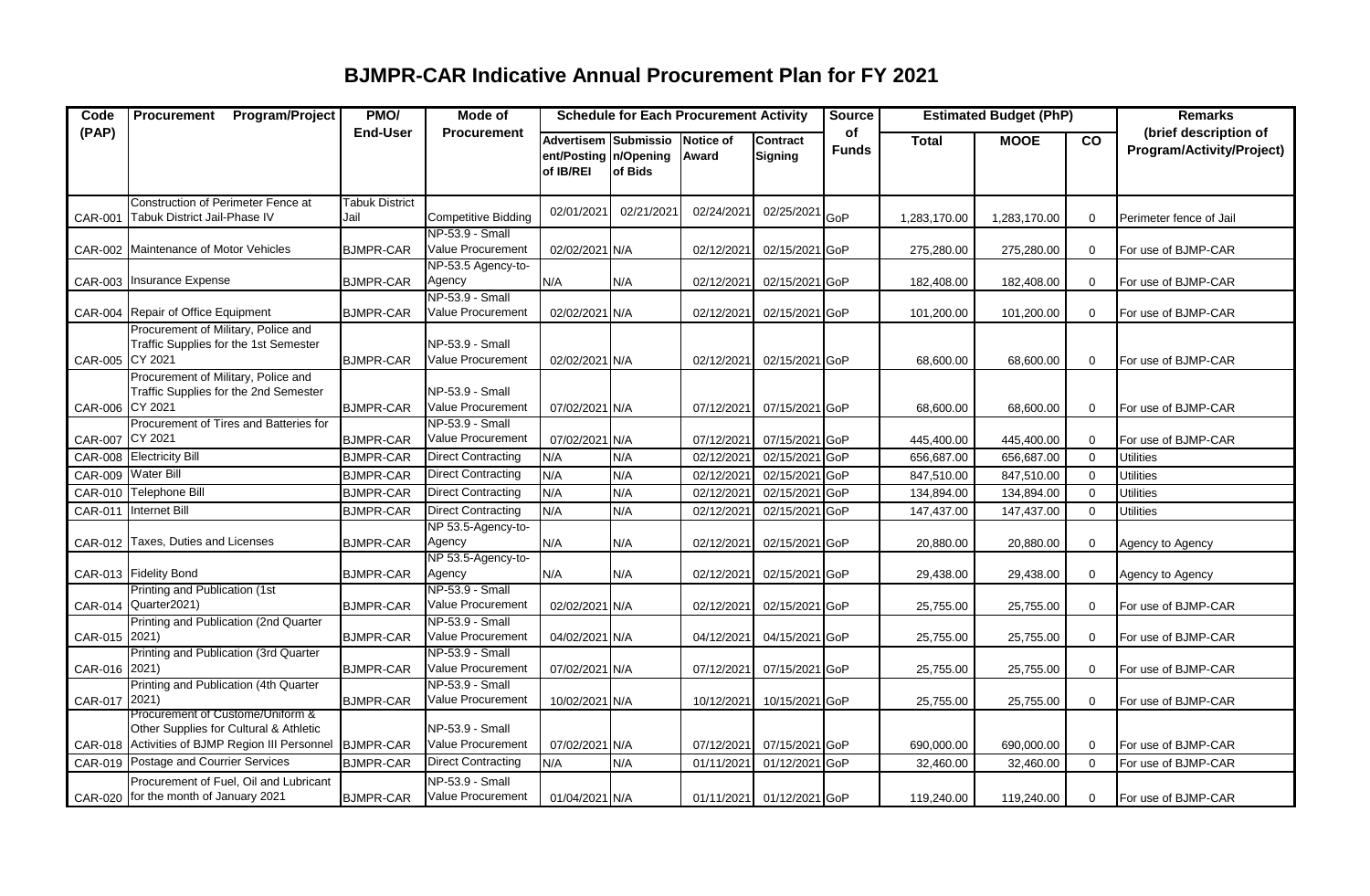|                | Procurement of Fuel, Oil and Lubricant                                          |                  | NP-53.9 - Small                             |                       |                       |            |                |            |            |                |                     |
|----------------|---------------------------------------------------------------------------------|------------------|---------------------------------------------|-----------------------|-----------------------|------------|----------------|------------|------------|----------------|---------------------|
|                | CAR-021 for the month of February 2021                                          | <b>BJMPR-CAR</b> | Value Procurement                           | 02/01/2021 N/A        |                       | 02/11/2021 | 02/12/2021 GoP | 119,240.00 | 119,240.00 | $\overline{0}$ | For use of BJMP-CAR |
|                | Procurement of Fuel, Oil and Lubricant                                          |                  | NP-53.9 - Small                             |                       |                       |            |                |            |            |                |                     |
| <b>CAR-022</b> | for the month of March 2021                                                     | <b>BJMPR-CAR</b> | Value Procurement                           | 03/01/2021 N/A        |                       | 03/11/2021 | 03/12/2021 GoP | 119,240.00 | 119,240.00 | $\mathbf 0$    | For use of BJMP-CAR |
|                | Procurement of Fuel, Oil and Lubricant                                          |                  | NP-53.9 - Small                             |                       |                       |            |                |            |            |                |                     |
| CAR-023        | for the month of April 2021                                                     | <b>BJMPR-CAR</b> | Value Procurement                           | 04/01/2021 N/A        |                       | 04/12/2021 | 04/13/2021 GoP | 119,240.00 | 119,240.00 | $\mathbf{0}$   | For use of BJMP-CAR |
|                | Procurement of Fuel, Oil and Lubricant                                          |                  | NP-53.9 - Small                             |                       |                       |            |                |            |            |                |                     |
| <b>CAR-024</b> | for the month of May 2021                                                       | <b>BJMPR-CAR</b> | Value Procurement                           | 05/03/2021 N/A        |                       | 05/14/2021 | 05/17/2021 GoP | 119,240.00 | 119,240.00 | $\mathbf 0$    | For use of BJMP-CAR |
|                | Procurement of Fuel, Oil and Lubricant<br>CAR-025 for the month of June 2021    |                  | NP-53.9 - Small<br>Value Procurement        |                       |                       |            |                |            |            |                |                     |
|                | Procurement of Fuel, Oil and Lubricant                                          | <b>BJMPR-CAR</b> | NP-53.9 - Small                             | 06/01/2021 N/A        |                       | 06/11/2021 | 06/14/2021 GoP | 119,240.00 | 119,240.00 | $\mathbf 0$    | For use of BJMP-CAR |
| CAR-026        | for the month of July 2021                                                      | <b>BJMPR-CAR</b> | Value Procurement                           | 07/01/2021 N/A        |                       | 07/12/2021 | 07/13/2021 GoP | 119,240.00 | 119,240.00 | $\mathbf 0$    | For use of BJMP-CAR |
|                | Procurement of Fuel, Oil and Lubricant                                          |                  | NP-53.9 - Small                             |                       |                       |            |                |            |            |                |                     |
| <b>CAR-027</b> | for the month of August 2021                                                    | <b>BJMPR-CAR</b> | Value Procurement                           | 08/02/2021 N/A        |                       | 08/13/2021 | 08/16/2021 GoP | 119,240.00 | 119,240.00 | $\mathbf 0$    | For use of BJMP-CAR |
|                | Procurement of Fuel, Oil and Lubricant                                          |                  | NP-53.9 - Small                             |                       |                       |            |                |            |            |                |                     |
| CAR-028        | for the month of September 2021                                                 | <b>BJMPR-CAR</b> | Value Procurement                           | 09/01/2021 N/A        |                       | 09/13/2021 | 09/14/2021 GoP | 119,240.00 | 119,240.00 | $\overline{0}$ | For use of BJMP-CAR |
|                | Procurement of Fuel, Oil and Lubricant                                          |                  | NP-53.9 - Small                             |                       |                       |            |                |            |            |                |                     |
| <b>CAR-029</b> | for the months of October 2021                                                  | <b>BJMPR-CAR</b> | <b>Value Procurement</b>                    | 10/01/2021 N/A        |                       | 10/11/2021 | 10/12/2021 GoP | 119,240.00 | 119,240.00 | $\mathbf 0$    | For use of BJMP-CAR |
|                | Procurement of Fuel, Oil and Lubricant                                          |                  | NP-53.9 - Small                             |                       |                       |            |                |            |            |                |                     |
| <b>CAR-030</b> | for the month of November 2021                                                  | <b>BJMPR-CAR</b> | Value Procurement                           | 11/01/2021 N/A        |                       | 11/11/2021 | 11/12/2021 GoP | 119,240.00 | 119,240.00 | $\mathbf 0$    | For use of BJMP-CAR |
|                | Procurement of Fuel, Oil and Lubricant                                          |                  | NP-53.9 - Small                             |                       |                       |            |                |            |            |                |                     |
| CAR-031        | for the month of December 2021                                                  | <b>BJMPR-CAR</b> | Value Procurement                           | 12/01/2021 N/A        |                       | 12/13/2021 | 12/14/2021 GoP | 119,160.00 | 119,160.00 | $\mathbf 0$    | For use of BJMP-CAR |
|                |                                                                                 |                  | NP-53.9 - Small                             |                       |                       |            |                |            |            |                |                     |
|                | CAR-032 Seminars and Workshops                                                  | <b>BJMPR-CAR</b> | Value Procurement                           | 02/02/2021 N/A        |                       | 02/12/2021 | 02/15/2021 GoP | 296,640.00 | 296,640.00 | $\Omega$       | For use of BJMP-CAR |
|                | Procurement of Various Medical, Dental                                          |                  |                                             |                       |                       |            |                |            |            |                |                     |
|                | and Laboratory Supplies for the 1st                                             |                  | NP-53.9 - Small                             |                       |                       |            |                |            |            |                |                     |
| CAR-033        | Semester 2021                                                                   | <b>BJMPR-CAR</b> | Value Procurement                           | 02/02/2021 N/A        |                       | 02/12/2021 | 02/15/2021 GoP | 211,882.00 | 211,882.00 | $\overline{0}$ | For use of BJMP-CAR |
|                | Procurement of Various Medical, Dental                                          |                  |                                             |                       |                       |            |                |            |            |                |                     |
|                | and Laboratory Supplies for the 2nd                                             |                  | NP-53.9 - Small<br><b>Value Procurement</b> |                       |                       |            |                |            |            |                |                     |
|                | CAR-034 Semester 2021                                                           | <b>BJMPR-CAR</b> |                                             | 07/02/2021 N/A        |                       | 07/12/2021 | 07/15/2021 GoP | 211,881.00 | 211,881.00 | $\overline{0}$ | For use of BJMP-CAR |
|                | Supplies-Yellow T-shirt & Brown Pants<br>of Persons Deprived of Liberty for 1st |                  |                                             |                       |                       |            |                |            |            |                |                     |
|                | CAR-035 Quarter 2021                                                            | <b>BJMPR-CAR</b> | <b>Competitive Bidding</b>                  | 01/04/2021 01/24/2021 |                       | 01/27/2021 | 01/28/2021 GoP | 238,530.00 | 238,530.00 | $\mathbf 0$    | For use of BJMP-CAR |
|                | Procurement of Various Rehabilitation                                           |                  |                                             |                       |                       |            |                |            |            |                |                     |
|                | Supplies-Hygienic Kit of Persons                                                |                  |                                             |                       |                       |            |                |            |            |                |                     |
|                | Deprived of Liberty for 1st Quarter                                             |                  | NP-53.9 - Small                             |                       |                       |            |                |            |            |                |                     |
| CAR-036 2021   |                                                                                 | <b>BJMPR-CAR</b> | Value Procurement                           | 01/04/2021 N/A        |                       | 01/11/2021 | 01/12/2021 GoP | 104,970.00 | 104,970.00 | $\mathbf 0$    | For use of BJMP-CAR |
|                | Supplies-Yellow T-shirt & Brown Pants                                           |                  |                                             |                       |                       |            |                |            |            |                |                     |
|                | of Persons Deprived of Liberty for 2nd                                          |                  |                                             |                       |                       |            |                |            |            |                |                     |
| CAR-039        | Quarter 2021                                                                    | <b>BJMPR-CAR</b> | Competitive Bidding                         | 04/01/2021 04/21/2021 |                       | 04/24/2021 | 04/25/2021 GoP | 238,530.00 | 238,530.00 | $\mathbf 0$    | For use of BJMP-CAR |
|                | Procurement of Various Rehabilitation                                           |                  |                                             |                       |                       |            |                |            |            |                |                     |
|                | Supplies-Hygienic Kit of Persons                                                |                  |                                             |                       |                       |            |                |            |            |                |                     |
|                | Deprived of Liberty for 2nd Quarter                                             |                  | NP-53.9 - Small                             |                       |                       |            |                |            |            |                |                     |
| CAR-040 2021   |                                                                                 | <b>BJMPR-CAR</b> | <b>Value Procurement</b>                    | 04/01/2021 N/A        |                       | 04/12/2021 | 04/13/2021 GoP | 104,970.00 | 104,970.00 | $\mathbf 0$    | For use of BJMP-CAR |
|                | Supplies-Yellow T-shirt & Brown Pants                                           |                  |                                             |                       |                       |            |                |            |            |                |                     |
|                | of Persons Deprived of Liberty for 3rd                                          |                  |                                             |                       |                       |            |                |            |            |                |                     |
|                | CAR-043 Quarter 2021                                                            | <b>BJMPR-CAR</b> | Competitive Bidding                         |                       | 07/01/2021 07/21/2021 | 07/24/2021 | 07/25/2021 GoP | 238,530.00 | 238,530.00 | $\mathbf 0$    | For use of BJMP-CAR |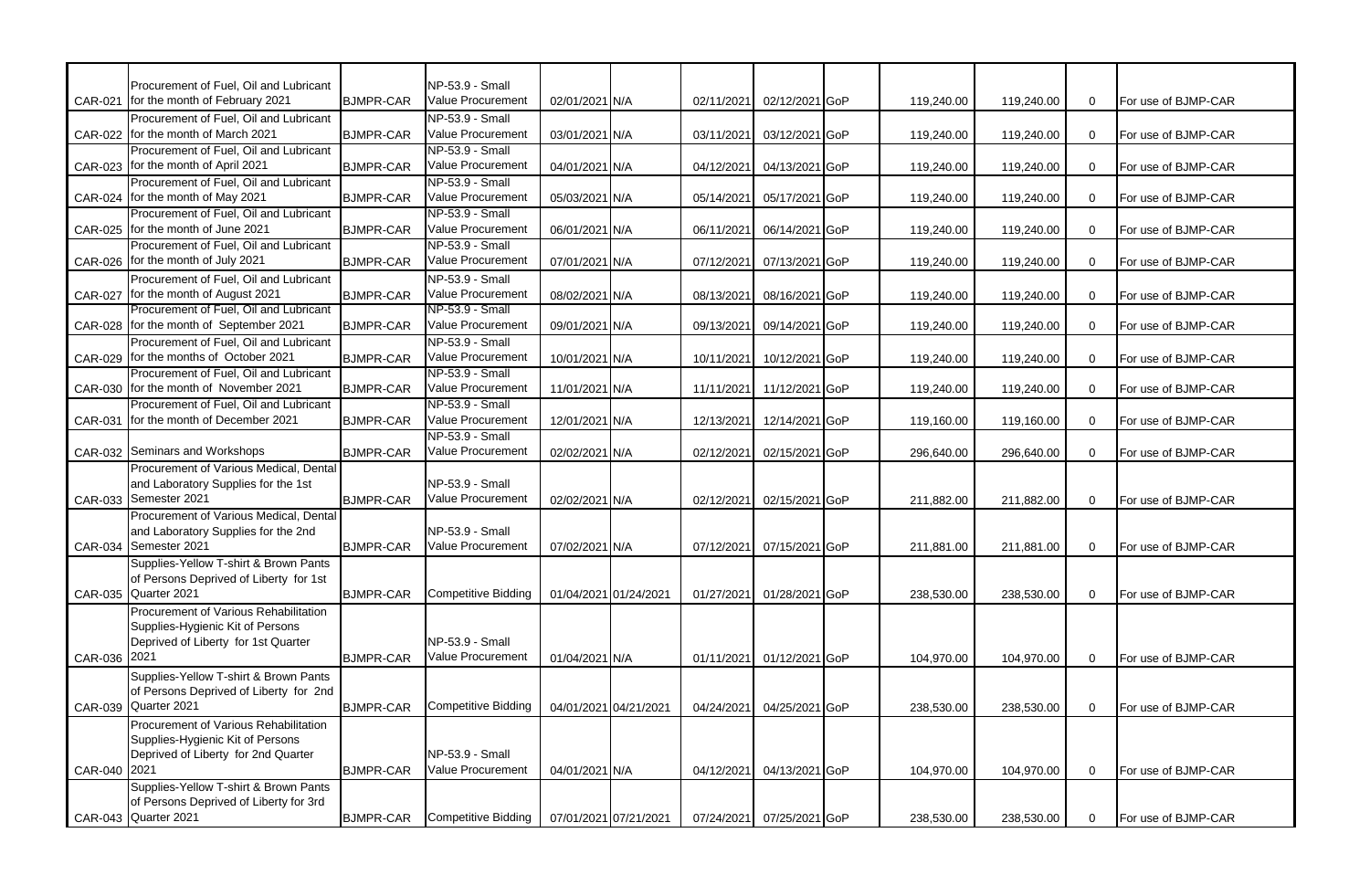| NP-53.9 - Small<br>Deprived of Liberty for 3rd Quarter<br>Value Procurement<br>CAR-044 2021<br><b>BJMPR-CAR</b><br>07/01/2021 N/A<br>104,970.00<br>For use of BJMP-CAR<br>07/12/2021<br>07/13/2021 GoP<br>104,970.00<br>$\overline{0}$<br>Supplies-Yellow T-shirt & Brown Pants<br>of Persons Deprived of Liberty for 4th<br>CAR-047 Quarter 2021<br><b>BJMPR-CAR</b><br><b>Competitive Bidding</b><br>10/01/2021 10/21/2021<br>10/24/2021<br>10/25/2021 GoP<br>238,530.00<br>$\mathbf 0$<br>For use of BJMP-CAR<br>238,530.00<br>Procurement of Various Rehabilitation<br>Supplies-Hygienic Kit of Persons<br>NP-53.9 - Small<br>Value Procurement<br>CAR-048 Deprived of Liberty for 4th Quarter 2021 BJMPR-CAR<br>10/11/2021 10/12/2021 GoP<br>$\mathbf 0$<br>10/01/2021 N/A<br>104,970.00<br>104,970.00<br>For use of BJMP-CAR<br>Procurement of Various Drugs &<br>Medicines for 1st Quarter 2021<br><b>Competitive Bidding</b><br><b>CAR-051</b><br><b>BJMPR-CAR</b><br>$\mathbf 0$<br>For use of BJMP-CAR<br>01/04/2021 01/24/2021<br>01/27/2021<br>01/28/2021 GoP<br>880,560.00<br>880,560.00<br>Procurement of Various Drugs and<br>CAR-054 Medicines for 2nd Quarter 2021<br><b>Competitive Bidding</b><br><b>BJMPR-CAR</b><br>04/01/2021 04/21/2021<br>04/24/2021<br>04/25/2021 GoP<br>880,560.00<br>For use of BJMP-CAR<br>880,560.00<br>$\overline{0}$<br>Procurement of Various Drugs and<br>CAR-057 Medicines for 3rd Quarter 2021<br><b>Competitive Bidding</b><br>07/01/2021 07/21/2021<br><b>BJMPR-CAR</b><br>07/24/2021<br>07/25/2021 GoP<br>880,560.00<br>880,560.00<br>$\mathbf 0$<br>For use of BJMP-CAR<br>Procurement of Various Drugs and<br>CAR-060 Medicines for 4th Quarter 2021<br>Competitive Bidding<br><b>BJMPR-CAR</b><br>10/01/2021 10/21/2021<br>10/24/2021<br>10/25/2021 GoP<br>880,560.00<br>880,560.00<br>For use of BJMP-CAR<br>$\mathbf 0$ | Procurement of Various Rehabilitation<br>Supplies-Hygienic Kit of Persons |  |  |  |  |  |  |
|------------------------------------------------------------------------------------------------------------------------------------------------------------------------------------------------------------------------------------------------------------------------------------------------------------------------------------------------------------------------------------------------------------------------------------------------------------------------------------------------------------------------------------------------------------------------------------------------------------------------------------------------------------------------------------------------------------------------------------------------------------------------------------------------------------------------------------------------------------------------------------------------------------------------------------------------------------------------------------------------------------------------------------------------------------------------------------------------------------------------------------------------------------------------------------------------------------------------------------------------------------------------------------------------------------------------------------------------------------------------------------------------------------------------------------------------------------------------------------------------------------------------------------------------------------------------------------------------------------------------------------------------------------------------------------------------------------------------------------------------------------------------------------------------------------------------------------------------------------------------------------|---------------------------------------------------------------------------|--|--|--|--|--|--|
|                                                                                                                                                                                                                                                                                                                                                                                                                                                                                                                                                                                                                                                                                                                                                                                                                                                                                                                                                                                                                                                                                                                                                                                                                                                                                                                                                                                                                                                                                                                                                                                                                                                                                                                                                                                                                                                                                    |                                                                           |  |  |  |  |  |  |
|                                                                                                                                                                                                                                                                                                                                                                                                                                                                                                                                                                                                                                                                                                                                                                                                                                                                                                                                                                                                                                                                                                                                                                                                                                                                                                                                                                                                                                                                                                                                                                                                                                                                                                                                                                                                                                                                                    |                                                                           |  |  |  |  |  |  |
|                                                                                                                                                                                                                                                                                                                                                                                                                                                                                                                                                                                                                                                                                                                                                                                                                                                                                                                                                                                                                                                                                                                                                                                                                                                                                                                                                                                                                                                                                                                                                                                                                                                                                                                                                                                                                                                                                    |                                                                           |  |  |  |  |  |  |
|                                                                                                                                                                                                                                                                                                                                                                                                                                                                                                                                                                                                                                                                                                                                                                                                                                                                                                                                                                                                                                                                                                                                                                                                                                                                                                                                                                                                                                                                                                                                                                                                                                                                                                                                                                                                                                                                                    |                                                                           |  |  |  |  |  |  |
|                                                                                                                                                                                                                                                                                                                                                                                                                                                                                                                                                                                                                                                                                                                                                                                                                                                                                                                                                                                                                                                                                                                                                                                                                                                                                                                                                                                                                                                                                                                                                                                                                                                                                                                                                                                                                                                                                    |                                                                           |  |  |  |  |  |  |
|                                                                                                                                                                                                                                                                                                                                                                                                                                                                                                                                                                                                                                                                                                                                                                                                                                                                                                                                                                                                                                                                                                                                                                                                                                                                                                                                                                                                                                                                                                                                                                                                                                                                                                                                                                                                                                                                                    |                                                                           |  |  |  |  |  |  |
|                                                                                                                                                                                                                                                                                                                                                                                                                                                                                                                                                                                                                                                                                                                                                                                                                                                                                                                                                                                                                                                                                                                                                                                                                                                                                                                                                                                                                                                                                                                                                                                                                                                                                                                                                                                                                                                                                    |                                                                           |  |  |  |  |  |  |
|                                                                                                                                                                                                                                                                                                                                                                                                                                                                                                                                                                                                                                                                                                                                                                                                                                                                                                                                                                                                                                                                                                                                                                                                                                                                                                                                                                                                                                                                                                                                                                                                                                                                                                                                                                                                                                                                                    |                                                                           |  |  |  |  |  |  |
|                                                                                                                                                                                                                                                                                                                                                                                                                                                                                                                                                                                                                                                                                                                                                                                                                                                                                                                                                                                                                                                                                                                                                                                                                                                                                                                                                                                                                                                                                                                                                                                                                                                                                                                                                                                                                                                                                    |                                                                           |  |  |  |  |  |  |
|                                                                                                                                                                                                                                                                                                                                                                                                                                                                                                                                                                                                                                                                                                                                                                                                                                                                                                                                                                                                                                                                                                                                                                                                                                                                                                                                                                                                                                                                                                                                                                                                                                                                                                                                                                                                                                                                                    |                                                                           |  |  |  |  |  |  |
|                                                                                                                                                                                                                                                                                                                                                                                                                                                                                                                                                                                                                                                                                                                                                                                                                                                                                                                                                                                                                                                                                                                                                                                                                                                                                                                                                                                                                                                                                                                                                                                                                                                                                                                                                                                                                                                                                    |                                                                           |  |  |  |  |  |  |
|                                                                                                                                                                                                                                                                                                                                                                                                                                                                                                                                                                                                                                                                                                                                                                                                                                                                                                                                                                                                                                                                                                                                                                                                                                                                                                                                                                                                                                                                                                                                                                                                                                                                                                                                                                                                                                                                                    |                                                                           |  |  |  |  |  |  |
|                                                                                                                                                                                                                                                                                                                                                                                                                                                                                                                                                                                                                                                                                                                                                                                                                                                                                                                                                                                                                                                                                                                                                                                                                                                                                                                                                                                                                                                                                                                                                                                                                                                                                                                                                                                                                                                                                    |                                                                           |  |  |  |  |  |  |
|                                                                                                                                                                                                                                                                                                                                                                                                                                                                                                                                                                                                                                                                                                                                                                                                                                                                                                                                                                                                                                                                                                                                                                                                                                                                                                                                                                                                                                                                                                                                                                                                                                                                                                                                                                                                                                                                                    |                                                                           |  |  |  |  |  |  |
|                                                                                                                                                                                                                                                                                                                                                                                                                                                                                                                                                                                                                                                                                                                                                                                                                                                                                                                                                                                                                                                                                                                                                                                                                                                                                                                                                                                                                                                                                                                                                                                                                                                                                                                                                                                                                                                                                    |                                                                           |  |  |  |  |  |  |
|                                                                                                                                                                                                                                                                                                                                                                                                                                                                                                                                                                                                                                                                                                                                                                                                                                                                                                                                                                                                                                                                                                                                                                                                                                                                                                                                                                                                                                                                                                                                                                                                                                                                                                                                                                                                                                                                                    |                                                                           |  |  |  |  |  |  |
| Procurement of PDL other medical                                                                                                                                                                                                                                                                                                                                                                                                                                                                                                                                                                                                                                                                                                                                                                                                                                                                                                                                                                                                                                                                                                                                                                                                                                                                                                                                                                                                                                                                                                                                                                                                                                                                                                                                                                                                                                                   |                                                                           |  |  |  |  |  |  |
| CAR-063 needs for the month of January 2021<br><b>Competitive Bidding</b><br><b>BJMPR-CAR</b><br>01/04/2021 01/24/2021<br>01/27/2021<br>01/28/2021 GoP<br>146,750.00<br>$\mathbf 0$<br>146,750.00<br>For use of BJMP-CAR                                                                                                                                                                                                                                                                                                                                                                                                                                                                                                                                                                                                                                                                                                                                                                                                                                                                                                                                                                                                                                                                                                                                                                                                                                                                                                                                                                                                                                                                                                                                                                                                                                                           |                                                                           |  |  |  |  |  |  |
| Procurement of PDL other medical<br>CAR-064 needs for the month of February 2020<br><b>Competitive Bidding</b><br><b>BJMPR-CAR</b><br>02/25/2021 GoP<br>$\mathbf 0$                                                                                                                                                                                                                                                                                                                                                                                                                                                                                                                                                                                                                                                                                                                                                                                                                                                                                                                                                                                                                                                                                                                                                                                                                                                                                                                                                                                                                                                                                                                                                                                                                                                                                                                |                                                                           |  |  |  |  |  |  |
| 02/01/2021 02/21/2021<br>146,750.00<br>For use of BJMP-CAR<br>02/24/2021<br>146,750.00<br>Procurement of PDL other medical                                                                                                                                                                                                                                                                                                                                                                                                                                                                                                                                                                                                                                                                                                                                                                                                                                                                                                                                                                                                                                                                                                                                                                                                                                                                                                                                                                                                                                                                                                                                                                                                                                                                                                                                                         |                                                                           |  |  |  |  |  |  |
| CAR-065 needs for the month of March 2021<br><b>Competitive Bidding</b><br><b>BJMPR-CAR</b><br>03/01/2021 03/21/2021<br>03/24/2021<br>03/25/2021 GoP<br>146,750.00<br>$\mathbf 0$<br>For use of BJMP-CAR<br>146,750.00                                                                                                                                                                                                                                                                                                                                                                                                                                                                                                                                                                                                                                                                                                                                                                                                                                                                                                                                                                                                                                                                                                                                                                                                                                                                                                                                                                                                                                                                                                                                                                                                                                                             |                                                                           |  |  |  |  |  |  |
| Procurement of PDL other medical                                                                                                                                                                                                                                                                                                                                                                                                                                                                                                                                                                                                                                                                                                                                                                                                                                                                                                                                                                                                                                                                                                                                                                                                                                                                                                                                                                                                                                                                                                                                                                                                                                                                                                                                                                                                                                                   |                                                                           |  |  |  |  |  |  |
| CAR-066 needs for the month of April 2021<br><b>Competitive Bidding</b><br><b>BJMPR-CAR</b><br>04/01/2021 04/21/2021<br>04/24/2021<br>04/25/2021 GoP<br>146,750.00<br>146,750.00<br>$\mathbf 0$<br>For use of BJMP-CAR                                                                                                                                                                                                                                                                                                                                                                                                                                                                                                                                                                                                                                                                                                                                                                                                                                                                                                                                                                                                                                                                                                                                                                                                                                                                                                                                                                                                                                                                                                                                                                                                                                                             |                                                                           |  |  |  |  |  |  |
| Procurement of PDL other medical                                                                                                                                                                                                                                                                                                                                                                                                                                                                                                                                                                                                                                                                                                                                                                                                                                                                                                                                                                                                                                                                                                                                                                                                                                                                                                                                                                                                                                                                                                                                                                                                                                                                                                                                                                                                                                                   |                                                                           |  |  |  |  |  |  |
| CAR-067 needs for the month of May 2021<br><b>Competitive Bidding</b><br><b>BJMPR-CAR</b><br>05/03/2021 05/23/2021<br>05/27/2021 GoP<br>146,750.00<br>For use of BJMP-CAR<br>05/26/2021<br>146,750.00<br>$\mathbf 0$                                                                                                                                                                                                                                                                                                                                                                                                                                                                                                                                                                                                                                                                                                                                                                                                                                                                                                                                                                                                                                                                                                                                                                                                                                                                                                                                                                                                                                                                                                                                                                                                                                                               |                                                                           |  |  |  |  |  |  |
| Procurement of PDL other medical                                                                                                                                                                                                                                                                                                                                                                                                                                                                                                                                                                                                                                                                                                                                                                                                                                                                                                                                                                                                                                                                                                                                                                                                                                                                                                                                                                                                                                                                                                                                                                                                                                                                                                                                                                                                                                                   |                                                                           |  |  |  |  |  |  |
| CAR-068 needs for the month of June 2021<br>Competitive Bidding<br><b>BJMPR-CAR</b><br>06/01/2021 06/21/2021<br>06/24/2021<br>06/25/2021 GoP<br>146,750.00<br>$\mathbf 0$<br>146,750.00<br>For use of BJMP-CAR                                                                                                                                                                                                                                                                                                                                                                                                                                                                                                                                                                                                                                                                                                                                                                                                                                                                                                                                                                                                                                                                                                                                                                                                                                                                                                                                                                                                                                                                                                                                                                                                                                                                     |                                                                           |  |  |  |  |  |  |
| Procurement of PDL other medical                                                                                                                                                                                                                                                                                                                                                                                                                                                                                                                                                                                                                                                                                                                                                                                                                                                                                                                                                                                                                                                                                                                                                                                                                                                                                                                                                                                                                                                                                                                                                                                                                                                                                                                                                                                                                                                   |                                                                           |  |  |  |  |  |  |
| CAR-069 needs for the month of July 2021<br><b>Competitive Bidding</b><br><b>BJMPR-CAR</b><br>07/01/2021 07/21/2021<br>07/24/2021<br>07/25/2021 GoP<br>146,750.00<br>146,750.00<br>$\mathbf 0$<br>For use of BJMP-CAR                                                                                                                                                                                                                                                                                                                                                                                                                                                                                                                                                                                                                                                                                                                                                                                                                                                                                                                                                                                                                                                                                                                                                                                                                                                                                                                                                                                                                                                                                                                                                                                                                                                              |                                                                           |  |  |  |  |  |  |
| Procurement of PDL other medical                                                                                                                                                                                                                                                                                                                                                                                                                                                                                                                                                                                                                                                                                                                                                                                                                                                                                                                                                                                                                                                                                                                                                                                                                                                                                                                                                                                                                                                                                                                                                                                                                                                                                                                                                                                                                                                   |                                                                           |  |  |  |  |  |  |
| CAR-070 needs for the month of August 2021<br><b>Competitive Bidding</b><br><b>BJMPR-CAR</b><br>08/02/2021 08/22/2021<br>08/25/2021<br>08/26/2021 GoP<br>146,750.00<br>146,750.00<br>$\mathbf 0$<br>For use of BJMP-CAR                                                                                                                                                                                                                                                                                                                                                                                                                                                                                                                                                                                                                                                                                                                                                                                                                                                                                                                                                                                                                                                                                                                                                                                                                                                                                                                                                                                                                                                                                                                                                                                                                                                            |                                                                           |  |  |  |  |  |  |
|                                                                                                                                                                                                                                                                                                                                                                                                                                                                                                                                                                                                                                                                                                                                                                                                                                                                                                                                                                                                                                                                                                                                                                                                                                                                                                                                                                                                                                                                                                                                                                                                                                                                                                                                                                                                                                                                                    |                                                                           |  |  |  |  |  |  |
| Procurement of PDL other medical                                                                                                                                                                                                                                                                                                                                                                                                                                                                                                                                                                                                                                                                                                                                                                                                                                                                                                                                                                                                                                                                                                                                                                                                                                                                                                                                                                                                                                                                                                                                                                                                                                                                                                                                                                                                                                                   |                                                                           |  |  |  |  |  |  |
| needs for the month of September 2021<br>Competitive Bidding<br>CAR-071<br><b>BJMPR-CAR</b><br>09/01/2021 09/21/2021<br>09/24/2021<br>09/25/2021 GoP<br>For use of BJMP-CAR<br>146,750.00<br>146,750.00<br>$\mathbf 0$                                                                                                                                                                                                                                                                                                                                                                                                                                                                                                                                                                                                                                                                                                                                                                                                                                                                                                                                                                                                                                                                                                                                                                                                                                                                                                                                                                                                                                                                                                                                                                                                                                                             |                                                                           |  |  |  |  |  |  |
| Procurement of PDL other medical                                                                                                                                                                                                                                                                                                                                                                                                                                                                                                                                                                                                                                                                                                                                                                                                                                                                                                                                                                                                                                                                                                                                                                                                                                                                                                                                                                                                                                                                                                                                                                                                                                                                                                                                                                                                                                                   |                                                                           |  |  |  |  |  |  |
| CAR-072 needs for the month of October 2021<br><b>Competitive Bidding</b><br><b>BJMPR-CAR</b><br>10/01/2021 10/21/2021<br>10/24/2021<br>10/25/2021 GoP<br>For use of BJMP-CAR<br>146,750.00<br>146,750.00<br>$\mathbf 0$                                                                                                                                                                                                                                                                                                                                                                                                                                                                                                                                                                                                                                                                                                                                                                                                                                                                                                                                                                                                                                                                                                                                                                                                                                                                                                                                                                                                                                                                                                                                                                                                                                                           |                                                                           |  |  |  |  |  |  |
|                                                                                                                                                                                                                                                                                                                                                                                                                                                                                                                                                                                                                                                                                                                                                                                                                                                                                                                                                                                                                                                                                                                                                                                                                                                                                                                                                                                                                                                                                                                                                                                                                                                                                                                                                                                                                                                                                    |                                                                           |  |  |  |  |  |  |
| Procurement of PDL other medical                                                                                                                                                                                                                                                                                                                                                                                                                                                                                                                                                                                                                                                                                                                                                                                                                                                                                                                                                                                                                                                                                                                                                                                                                                                                                                                                                                                                                                                                                                                                                                                                                                                                                                                                                                                                                                                   |                                                                           |  |  |  |  |  |  |
| CAR-073 needs for the month of November 2021<br><b>BJMPR-CAR</b><br><b>Competitive Bidding</b><br>11/01/2021 11/21/2021<br>11/24/2021 11/25/2021 GoP<br>146,750.00<br>146,750.00<br>For use of BJMP-CAR<br>$\mathbf 0$                                                                                                                                                                                                                                                                                                                                                                                                                                                                                                                                                                                                                                                                                                                                                                                                                                                                                                                                                                                                                                                                                                                                                                                                                                                                                                                                                                                                                                                                                                                                                                                                                                                             |                                                                           |  |  |  |  |  |  |
|                                                                                                                                                                                                                                                                                                                                                                                                                                                                                                                                                                                                                                                                                                                                                                                                                                                                                                                                                                                                                                                                                                                                                                                                                                                                                                                                                                                                                                                                                                                                                                                                                                                                                                                                                                                                                                                                                    |                                                                           |  |  |  |  |  |  |
| Procurement of PDL other medical<br>CAR-074 needs for the month of December 2021                                                                                                                                                                                                                                                                                                                                                                                                                                                                                                                                                                                                                                                                                                                                                                                                                                                                                                                                                                                                                                                                                                                                                                                                                                                                                                                                                                                                                                                                                                                                                                                                                                                                                                                                                                                                   |                                                                           |  |  |  |  |  |  |
| Competitive Bidding<br><b>BJMPR-CAR</b><br>12/01/2021 12/21/2021<br>12/24/2021<br>12/25/2021 GoP<br>146,750.00<br>146,750.00<br>$\mathbf 0$<br>For use of BJMP-CAR                                                                                                                                                                                                                                                                                                                                                                                                                                                                                                                                                                                                                                                                                                                                                                                                                                                                                                                                                                                                                                                                                                                                                                                                                                                                                                                                                                                                                                                                                                                                                                                                                                                                                                                 |                                                                           |  |  |  |  |  |  |
| Procurement of Various Office Supplies<br>CAR-075 for 1st Quarter 2021<br><b>Competitive Bidding</b>                                                                                                                                                                                                                                                                                                                                                                                                                                                                                                                                                                                                                                                                                                                                                                                                                                                                                                                                                                                                                                                                                                                                                                                                                                                                                                                                                                                                                                                                                                                                                                                                                                                                                                                                                                               |                                                                           |  |  |  |  |  |  |
| <b>BJMPR-CAR</b><br>01/04/2021 01/24/2021<br>01/27/2021<br>01/28/2021 GoP<br>425,916.00<br>425,916.00<br>$\mathbf 0$<br>For use of BJMP-CAR<br>Procurement of Various Office Supplies                                                                                                                                                                                                                                                                                                                                                                                                                                                                                                                                                                                                                                                                                                                                                                                                                                                                                                                                                                                                                                                                                                                                                                                                                                                                                                                                                                                                                                                                                                                                                                                                                                                                                              |                                                                           |  |  |  |  |  |  |
| CAR-078 for 2nd Quarter 2021<br>Competitive Bidding<br><b>BJMPR-CAR</b><br>04/01/2021 04/21/2021<br>04/24/2021<br>04/25/2021 GoP<br>425,916.00<br>425,916.00<br>$\mathbf 0$<br>For use of BJMP-CAR                                                                                                                                                                                                                                                                                                                                                                                                                                                                                                                                                                                                                                                                                                                                                                                                                                                                                                                                                                                                                                                                                                                                                                                                                                                                                                                                                                                                                                                                                                                                                                                                                                                                                 |                                                                           |  |  |  |  |  |  |